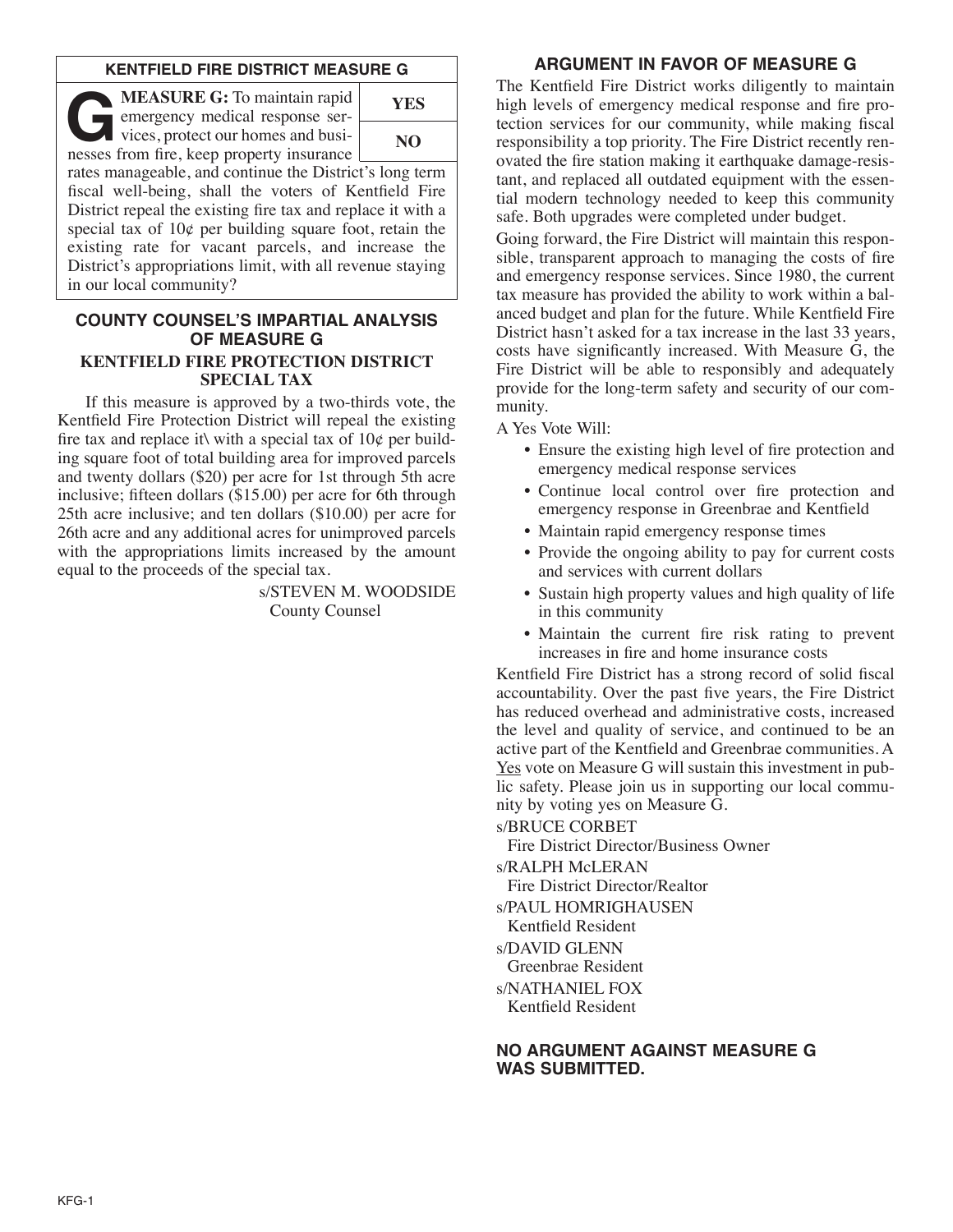# **FULL TEXT OF MEASURE G RESOLUTION 4-2013 KENTFIELD FIRE DISTRICT 1004 SIR FRANCIS DRAKE BLVD, KENTFIELD, CA 94904**

**RESOLUTION OF THE BOARD OF DIRECTORS OF THE KENTFIELD FIRE DISTRICT ADOPTING INTENDED BALLOT LANGUAGE AND CALLING AND PROVIDING FOR AN ELECTION TO BE HELD IN SAID DISTRICT ON NOVEMBER 5, 2013 FOR THE PURPOSE OF SUBMITTING TO THE QUALIFIED VOTERS THE QUESTION OF THE ADOPTION OF A SPECIAL FIRE TAX FOR EMER-GENCY MEDICAL RESPONSE AND FIRE PRO-TECTION SERVICES, AND REQUESTING THE BOARD OF SUPERVISORS TO CONSOLIDATE WITH ANY OTHER ELECTION CONDUCTED ON SAID DATE, AND REQUESTING ELECTION SER-VICES BY THE MARIN COUNTY ELECTIONS DEPARTMENT**

**WHEREAS,** The Kentfield Fire Board of Directors is authorized and charged to provide emergency response and fire protection services; and

**WHEREAS,** significant increases in fire protection and emergency medical service costs and community needs have occurred since the 1980 passage of the existing special fire tax known as Ordinance No. 1-80; and

**WHEREAS,** the Kentfield Fire District's (hereafter referred to as the District) current funding sources, including the current special fire tax are inadequate to fund the desired level of emergency medical and fire protection services; and

**WHEREAS,** the Board of the Kentfield Fire District (hereafter referred to as the Board) has determined that it is in the best interests of the District's citizens to ensure the ongoing and longterm fiscal integrity of the District while continuing to provide the appropriate levels of emergency medical response and fire protection services for the local community; and

**WHEREAS,** the Board desires to responsibly increase the funds available for fire protection and emergency medical response services by proposing a balloted special fire tax to the local community; and

**WHEREAS,** if approved by the voters, the proposed special fire tax will be used solely for the purpose of maintaining and improving the current level of public safety services within the District, with all funds staying in the Kentfield and Greenbrae local community.

### **NOW THEREFORE, BE IT HEREBY RESOLVED BY THE BOARD OF DIRECTORS OF THE KENT-FIELD FIRE DISTRICT AS FOLLOWS:**

It is the determination of the District that the Uniform District Election to be held on the 5th day of November, 2013, at which election the issue to be presented to the voters shall be:

> *To maintain rapid emergency medical response services, protect our homes and businesses from fire, keep property insurance rates manageable, and continue the District's long term fiscal well-being, shall the voters of Kentfield Fire District repeal the existing fire tax and replace it with a special tax of 10¢ per building square foot, retain the existing rate for vacant parcels, and increase the District's appropriations limit, with all revenue staying in our local community?*

1. Consolidation of Election. An election is hereby called for the purpose of submitting to the qualified voters within the District, the question of the adoption of a special tax for fire protection and prevention. This election shall be consolidated with the November 5, 2013 Uniform District Election in Marin County and with any other applicable election conducted on the same day.

2. Use of Funding. If approved by the voters, the special tax will be used solely for the purpose of supporting and providing fire suppression, prevention, rescue and emergency medical services within the District.

3. Election Services and Canvassing. The District authorizes and directs the Elections Department, at District expense, to provide all necessary election services and to canvass the results of said election.

4. Election Costs. Pursuant to Elections Code Section 10002, the District shall reimburse Marin County in full for the services performed upon presentation of a bill to the District.

5. Repeal of the current special tax. The special tax currently imposed within the Kentfield Fire District, continually levied since 1980, is hereby repealed if Measure G is approved by two-thirds of the voters of the Kentfield Fire District. The 1980 special tax is currently imposed in an amount not to exceed 6 cents (\$0.06) per square foot of improved floor area, as well as a graduated annual tax on unimproved parcels ranging from between \$10 and \$20 per acre for fire protection and emergency medical response. 6. Tax Imposed. An annual special tax on each parcel with-

in the Kentfield Fire District is hereby imposed as follows:

- (A) Improved Parcels. In an amount not to exceed 10 cents (\$0.10) per square foot of total building area. The phrase "total building area" is hereby defined as total structural floor area including living area, garage, as well as any auxiliary structures on the parcel
- (B) Unimproved Parcels. Twenty dollars (\$20.00) per acre for 1st through 5th acre inclusive; fifteen dollars (\$15.00) per acre for 6th through 25th acre inclusive; and ten dollars (\$10.00) per acre for 26th acre and any additional acres.

7. Inflation Adjustment. The Board of Directors may annually, by resolution passed by a simple majority of the Board, adjust the rate by an amount based upon changes in the San Francisco-Oakland-San Jose, CA Consumer Price Index (CPI) or 3% WHICHEVER IS LESS. The District will consider changes using data provided by the United